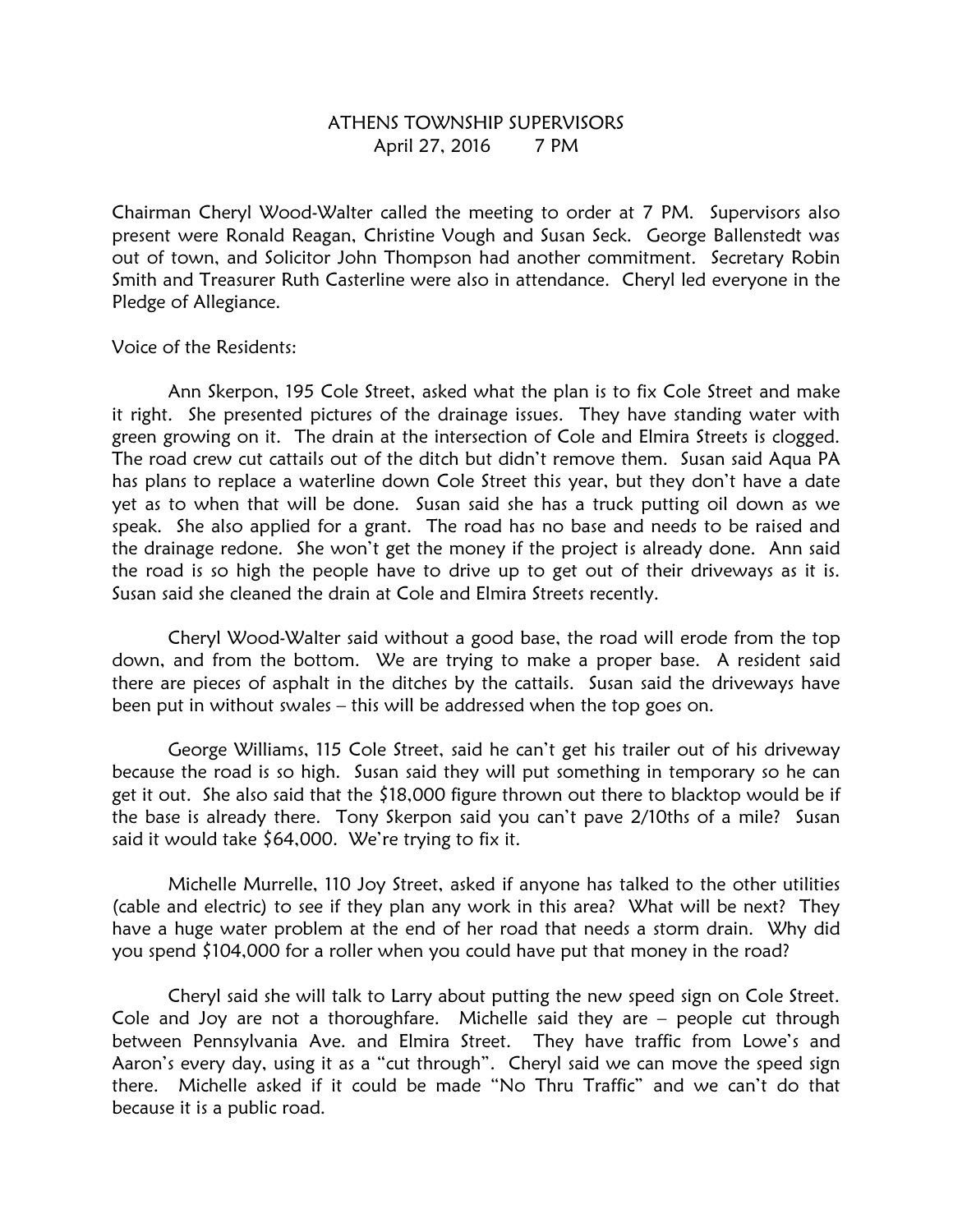Page Two Athens Township Supervisors April 27, 2016

Joyce Mulcahy, 108 Cole Street, said it doesn't take long to do a traffic count. She drives 10 mph to keep the dust down and people pass her. The traffic has tripled and she doesn't know why. Tony Skerpon said there is traffic all day long, and they're not just going to the Dandy. Susan said we can't do anything to stop people from cutting through. Joyce said it started 6-7 months ago. They have a childcare place on that road.

Randy Simmons of Aqua PA said they intend to put their waterline project out to bid on May 16<sup>th</sup>, with a bid award around the beginning of June. Cole Street will be the first to be done. They will be going up the street with a new main and each house will get new service. Tony Skerpon was upset that they would be tearing up his perfectly good driveway. Randy said they don't need to do this project….

Cheryl said over on Pine Tree Road, they did the same thing. Randy said the main is on the north side of Cole Street, in the middle of the northern side lane.. Randy said they plan to go 5 feet deep.

Julie Swingle, 244 Vista Drive, had concerns as to where the work will be done, and what will be ripped up to do it. She added that at her house on Vista Drive, they have had an issue as long as they've lived there. The water comes down the driveway and into the garage. They have seen it flooded all the way to the back. Maybe you could look at that? Susan said the driveways don't have swales. We can look at it – the whole area needs drainage. It would be about \$300,000 to do the drainage.

Kevin Horn asked if they could get tax help for a few years.

Cheryl said the State is having a big push regarding stormwater. It's a matter of cost to get it done. It's hard to do in pieces because the water is all connected. Susan said to put storm drains in, the road has to be raised. It's very costly.

Another resident asked if this (roads being taken back to dirt) has affected real estate values in the township. Won't it hurt the tax base in the long run? Susan said if you go around the Valley, all roads need fixing. We're trying. Cheryl said we had this situation on Westbrook Street. We took a section of that back to dirt and it had to settle before a top could be put on.

Kevin Horn asked what we are doing on the south side of Cole Street? The water just lays there and you're not fixing it. What is the plan? Susan said the pipes will be the cost of the homeowners. Ron and Cheryl both said we pay for the pipes if we are doing the roadwork.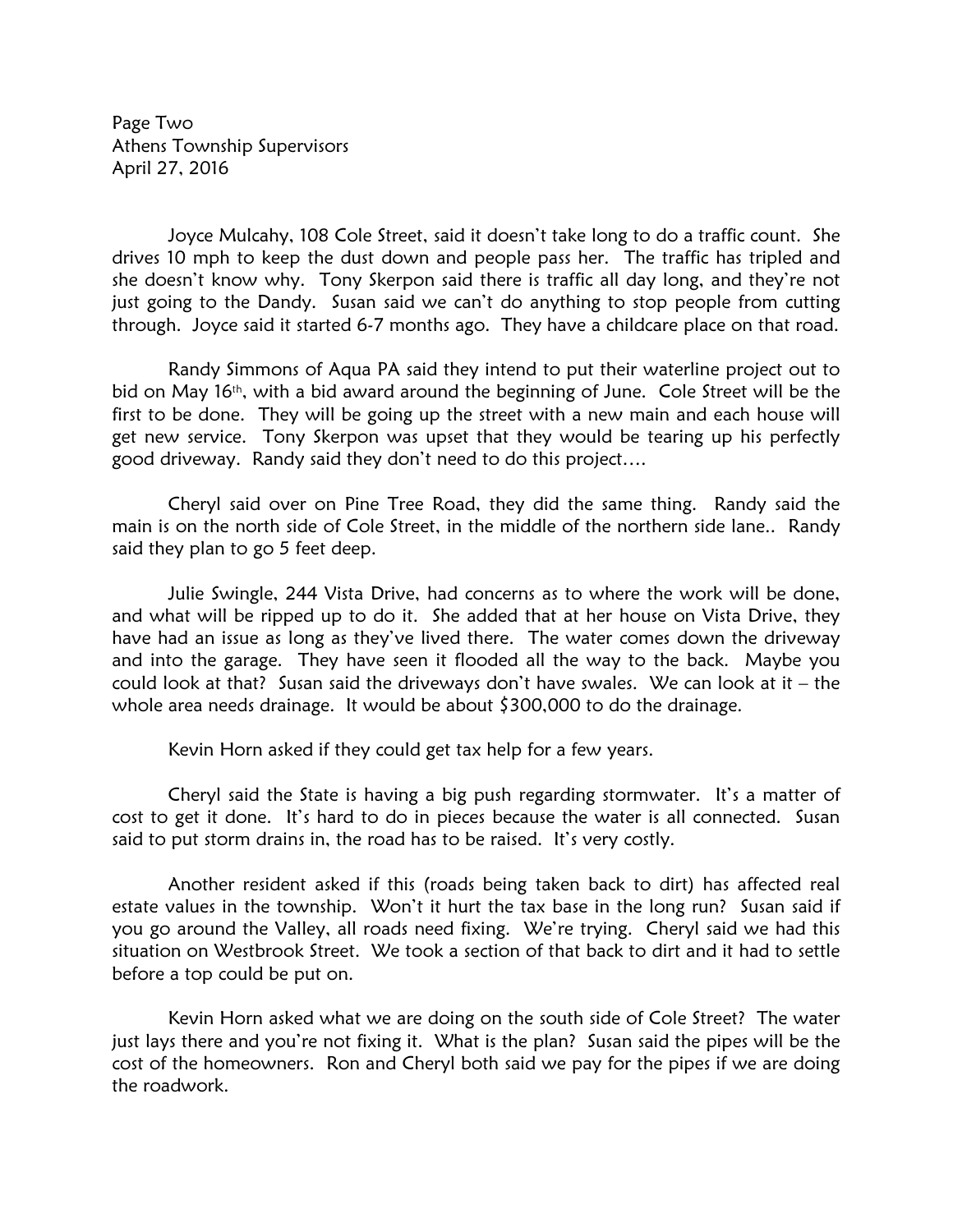Page Three Athens Township Supervisors April 27, 2016

 Michelle Murrelle asked if the township would put the cul-de-sac back in to keep the traffic out. Ron said people will just start going through Airport Seniors. Michelle said she and her neighbors would be willing to be inconvenienced with the cul-de-sac in order to keep through traffic out. Ron said with the required diameter of a cul-de-sac, you would lose a lot of yards.

 Ron said road maintenance is always a problem and will take time. He said Public Works started on Cole Street – tying into Elmira Street. We have to be careful because PennDOT doesn't like us to put water into their storm drains. We have a 6-man road crew that needs to take care of 150 miles of roads if you count both lanes. We are trying to do the best we can with what we have.

 Gregg Murrelle, 105 Joy Street, said their roads are like the Indy 500. They drag race to get to Elmira Street. Michelle Murrelle said the police can sit in their driveway if they want. Cheryl said we will get the speed sign over there. Michelle said they're all very frustrated.

Cheryl read the Treasurer's report. On motion of Christine, second by Ron, it was unanimous to have Ruth take the township vehicle to her Intermediate Accounting class in Scranton on May  $3^{rd}$ , and to take the Windham Township secretary with her.

On motion of Ron, second by Susan, it was unanimous to approve Ruth's attendance at the Quickbooks class in Towanda, and to pay the \$20 fee.

On motion of Cheryl, second by Susan, it was unanimous to pay the monthly bills as presented. A complete list of revenues and expenditures are on file in the office of the Treasurer.

On motion of Susan, second by Cheryl, it passed to pay for the roller with Act 13 funds received in check #3. Ron voted no.

Christine asked if anyone has given any consideration to the request that the township go to direct deposit for payroll. Ron said everyone would have to do it – all or none. We would have to pick a date to start, and it will mess up the first payroll to get it going. Time cards will need to be in 2 days prior. Ruth Casterline said the other option would be to hold one week back, leaving the first paycheck as only one week of pay. Ruth said the Board needs to decide. The direct deposit funds must be at the bank 2 days prior to payday. Susan said it's a direct deposit world now. All the shop guys want direct deposit. Cheryl asked if we should be sitting down with Ruth to see what works best. Ruth said you will need to adjust the pay period. Ron said it's a lot of work to get it up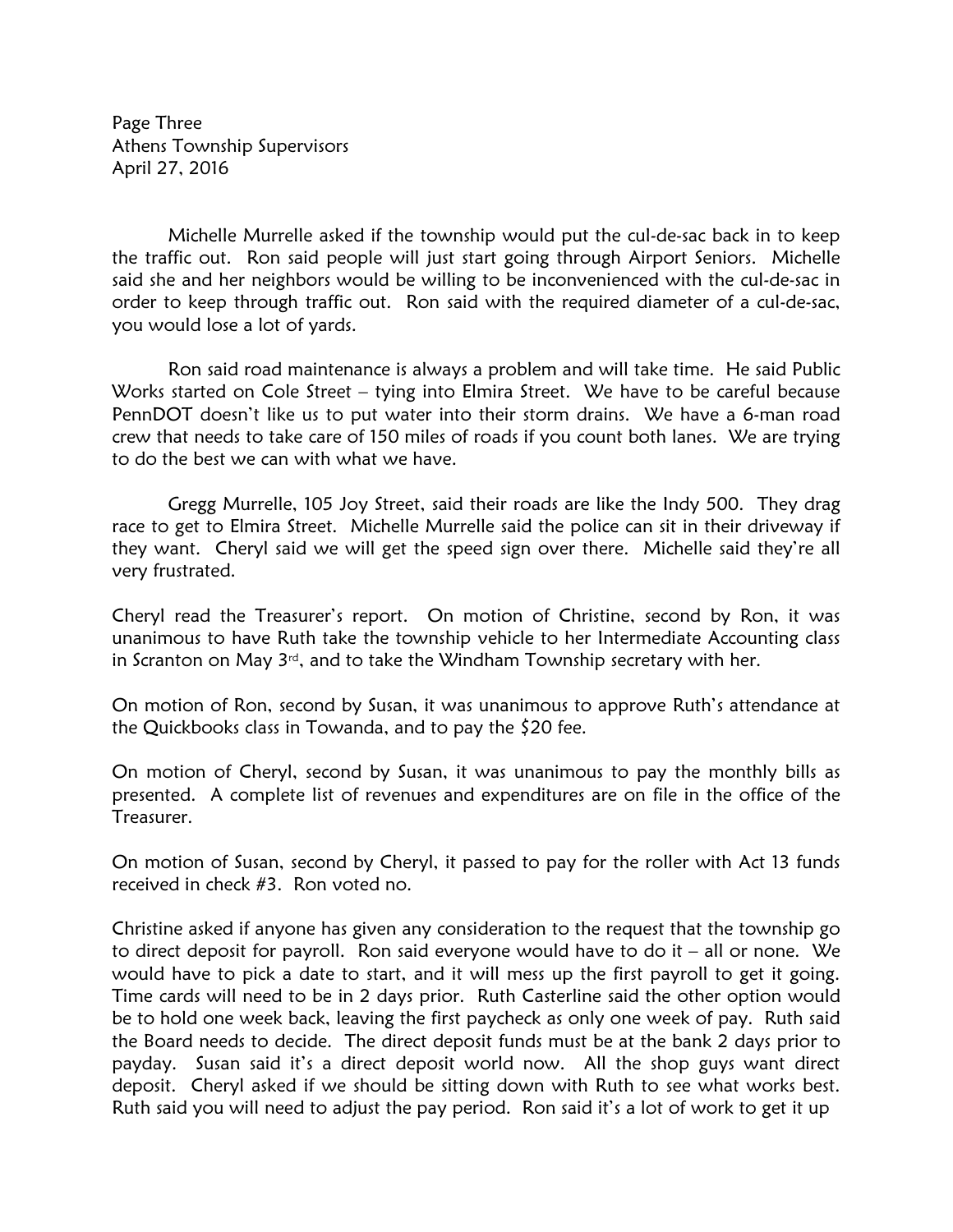Page Four Athens Township Supervisors April 27, 2016

and running. Discussion continued. Cheryl said the Board will have a plan worked out with Ruth by the May meeting.

No one was present for the Athens Township Fire Department. Cheryl reminded everyone that we still have a burning ban in effect.

Richard Bean reported for the Parks Commission. He has 4 Eagle Scout projects in the works: Zack Smith will be building 6 picnic tables; Spencer DeKay will be installing a flag pole for the American flag at Tozer's Landing; Jeff Gao will be building 6 picnic tables; and Cody Chandler has started to build a trail from the circle parking area to the lower pavilion. The water line contractor will start Wednesday, and Aqua PA will be blowing a line under Bobcat Road. The inmates have cut a path 20 feet wide through the woods. The bid package for Phase II of the park expansion will be ready for review this Wednesday. We plan to start the major work on June 15<sup>th</sup>. We have applied for a grant for Phase III. DCNR will come when work on Phase I is complete in the summer. The Tozer's Landing sign has been repaired at a cost of \$1500. Robin has sent a letter to the trucking firm but we have not received payment. John Thompson will be sending a letter. Park inspection was completed April 9<sup>th</sup>. Barry started work on April 11<sup>th</sup>. A rep from GameTime will be visiting the first week of May to discuss playground equipment. Richard said he and Robin attended the NTRPDC Annual Meeting. Round top was their number one project accomplishment for 2015. Matt Williams, our grant writer, did a great job describing the project. Richard also said Aqua donate their time for the park water project. Ron said there is a new eagle's nest on this side of Round Top. Ron asked if there was enough Act 13 money to cover the park expenses until the funds come and Ruth said yes. Ron also asked Richard how long he would like the term of the loan from the bank to be, and Richard said 10 years.

The Aqua Pennsylvania Conditional Use hearing was scheduled for June 9<sup>th</sup> at 6 PM.

The Board will hold a special meeting on May 18, 2016 at 6 PM for the Austin Gravel Mine land development on Wildwood Road instead of at their regular meeting of May 25, 2016.

On motion of Ron, second by Cheryl, it was unanimous to adopt RESOLUTION 2016-07 and to execute the Component 2 for the Hausknecht privy.

On motion of Ron, second by Cheryl, it was unanimous to table the Joann Souder subdivision on Braddock Road until the May 25, 2016 meeting.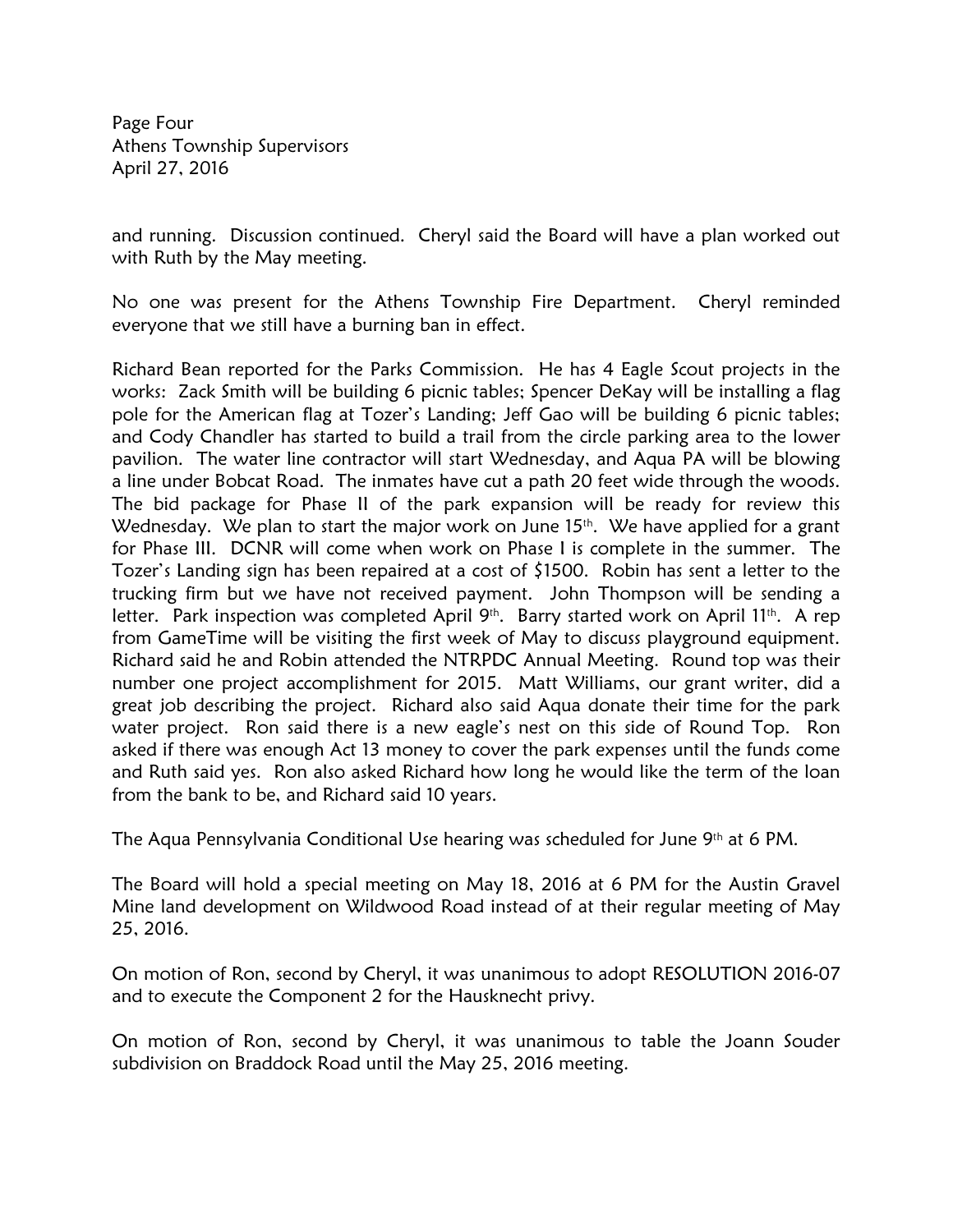Page Five Athens Township Supervisors April 27, 2016

The Williams Ford land development at 1538 Elmira Street was presented by Tim Gourley. They have received a zoning variance and will be constructing a 27000 sq. ft. building on the parcel. Christine asked if anyone had taken plans to the fire chief. Tim said that will be part of the building permit process. Ron said the fitting on the building needs to be correct. Ron asked where the trucks will load/unload and it will be off Bressler and Herrick in the bull pen area. Clif Cheeks outlined the deficiencies. On motion of Ron, second by Susan, it was unanimous to grant preliminary approval ONLY to this land development contingent upon the resolution of the following deficiencies:

- 1) Final design of utilities
- 2) Signatures on the plans
- 3) Township and PennDOT Highway Occupancy Permits
- 4) Lighting plan (presently shows significant amount of light going off the property) revised to Township Engineer's satisfaction.
- 5) Sidewalk installed on Herrick Avenue
- 6) Sign package

Susan reported that the Public Works Department is working all over the township pulling ditches. Ron said we need to think about taking our right-of-ways back. Susan will be doing a road inventory as well.

Road inspection was set for May 16th at 5:30 PM.

On motion of Cheryl, second by Ron, it was unanimous to approve, sign and execute the Bradford County dispatching contract for 2016.

On motion of Cheryl, second by Ron, it was unanimous to refund the property taxes from 2012 through 2015 for a Sullivan parcel 09-006.00-032, which does not exist. Robin will contact Ginger for the amount to be refunded.

Robin presented 2 assessment appeals (Putnam, Grippo) that will be heard on May 19<sup>th</sup>.

On motion of Christine, second by Cheryl, it was unanimous to approve the minutes of March 30, 2016 as written.

On motion of Christine, second by Ron, it passed to approve the minutes of April 6, 2016 as written. Cheryl abstained as she was absent on April 6th.

On motion of Cheryl, second by Christine, it passed to approve the minutes of April 23, 2016 as written. Ron abstained as he was absent on April 23rd.